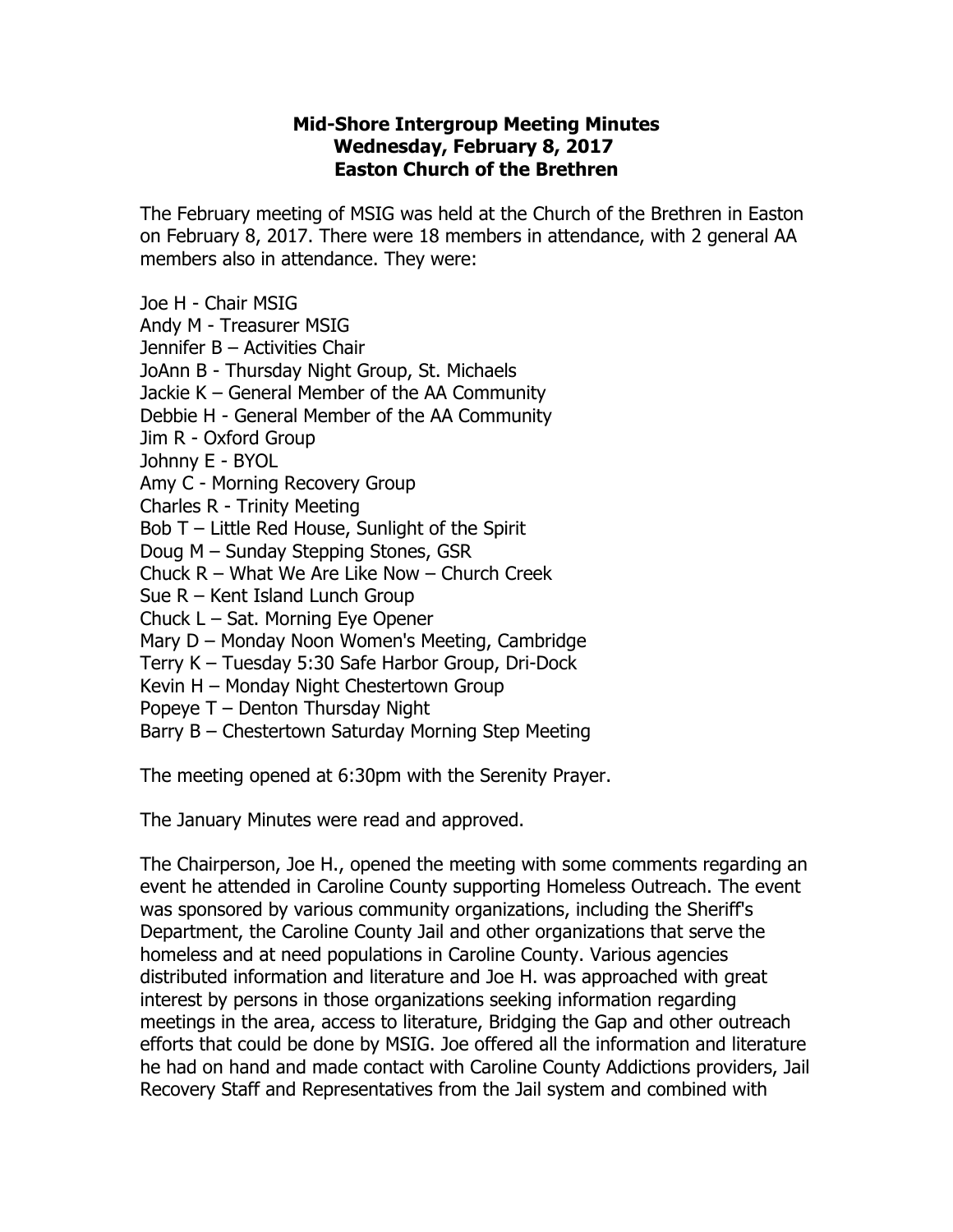Jason's efforts of the past few months, should finally garner MSIG a meeting inside the Caroline County Jail. Specific details will still need to be finalized but by all indications we are going to be successful. Great teamwork and effort – thank you all.

On another subject, Joe would like to see a symposium developed for our MSIG community addressing Anonymity in the Digital Age. Social Media and the Internet have offered some challenges to the traditional understandings of anonymity and Joe feels that by gathering some expertise from MD General Service and the Districts we can better inform our members of how to uphold this, our most important tradition. Jennifer, our Activities Chair addressed the idea of a symposium favorably and offered that the 3 rd Quarter Margenser had several articles addressing that very subject and that some of those authors might be prevailed upon to present at such a gathering. A tentative date of April has been set forth to be planned and approved.

The Treasurer, Andy M. offered the Treasurer's report for review and approval. He did note there were two annual expenses that are regular but uncommon for the report. They were the Web Hosting fee and Website Domain Renewal. Otherwise there were no abnormalities or issues to report and the Treasurer's report was approved as submitted.

The Activities Chair, Jennifer B. offered information she had gathered regarding the possibility of professional development of our MSIG website as our current webmaster, Paul D. has expressed a desire to step down from his duties. Based on recommendations from the community, Jennifer contacted Spiderweb Connections in Easton. She had a very informative conversation with the owner, Susan, regarding website design, and ongoing maintenance of the site. The development of the site would range in cost from \$1,500 to \$2,500 depending on requested elements and that price would include training for  $3 - 5$  persons from MSIG on ongoing maintenance and updating of the site. Jennifer also contacted website administrators from the surrounding Intergroups – including Annapolis, Salisbury and Ocean City. Those persons were responsive and helpful, in fact, Todd, the administrator from Salisbury, volunteered to help us update/redesign the website but was unable to commit to an ongoing maintenance/upkeep of the site and indicated that training novices to update the site would be beyond his comfort zone/abilities. The topic then entered discussion with various contributions made by the members in attendance, Kevin H. suggested that Greg W. of the Chestertown area was very knowledgeable about internet/website programming and would be an excellent resource. Barry B. echoed the sentiment and offered to provide contact information for Greg to see if he might have interest in helping MSIG. Doug M. agreed that an AA member updating/designing the site would alleviate any concerns regarding anonymity but offered that those efforts have value in the marketplace and that MSIG should consider paying an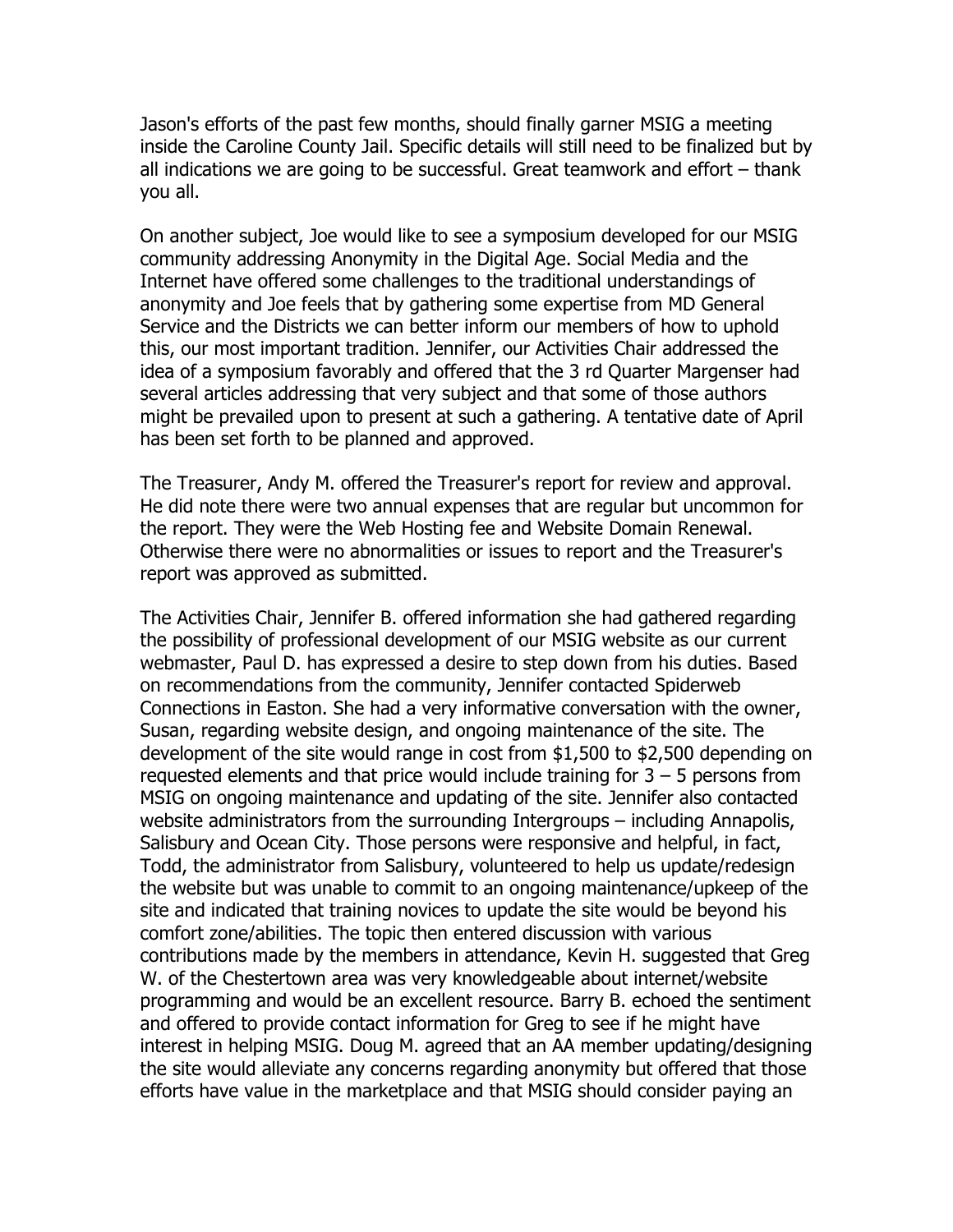AA member (if contracted) just as it would an outside resource. There was consensus among those in attendance that Doug's suggestion was reasonable and valid and would be in keeping with the Traditions. Hopefully contact will be made and progress will be made to relieve Paul D. of his long and valued contribution and juice up our website with the ability to independently update the site by the various committee members. Yay!!

In other old business, Joe H. brought up the convention/workshop presented by the Crofton Area group (the controversial group that had presented a similar event in St. Michaels several months ago). Well, they are offering another such event, this time in Rehobeth, DE. They had asked to advertise on the MSIG website again. In addition to a loose connection to AA related seminars, they are also offering acupuncture, yoga, and meditation courses. Additionally, they have scheduled this event to conflict with the MD Convention taking place in Annapolis. A healthy conversation ensued, with contributions from Chuck R. who suggested that the event was not specifically AA endorsed/approved and Popeye who added that a MD group hosting an event in DE, without consulting DE State AA or the local AA groups " didn't smell appropriate. " A consensus was reached that unless said group was to appear before MSIG and make a presentation as to what/why/how they should receive tacit endorsement and approval from MSIG that they would not be allowed to post anything further on the MSIG website.

Finally, the meeting turned to the changes to the MSIG By-Laws that have been proposed and discussed for the past several months. Those changes are to Article 7 – Committees and Article 10 – Approval and Amendments. As of the producing of these minutes, I was unable to procure an official copy of the changes to be made to the bylaws as amended however – these are the changes as reflected in the October 12 MSIG minutes:

"We did not have sufficient members for a quorum to vote on the two proposed changes to the MSIG by laws, so there will be another vote in November. To reiterate – Article VII Committees of MidShore Intergroup Council Proposed - Consolidate the existing 8 committees into 4 committees- 1. Correction Facilities Committee will become Treatment & Correctional Facilities Committee 2. Telephone Committee will continue to maintain a 12th Step list. 3. Office Management Committee will continue to serve as stated in the bylaws, with Literature Committee and Public Information/Cooperation with the Professional Community Committee added as sub-committees. 4. Activities Committee will continue as originally stated. Article X Approval and Amendments The current bylaws require a quorum of 18 voting members in order to make amendments to the bylaws. The motion was made to reduce the quorum to 14 voting members."

Barry B. summarized again for our members the changes proposed, which differ slightly from the above minutes – they are: changing Article VII to four